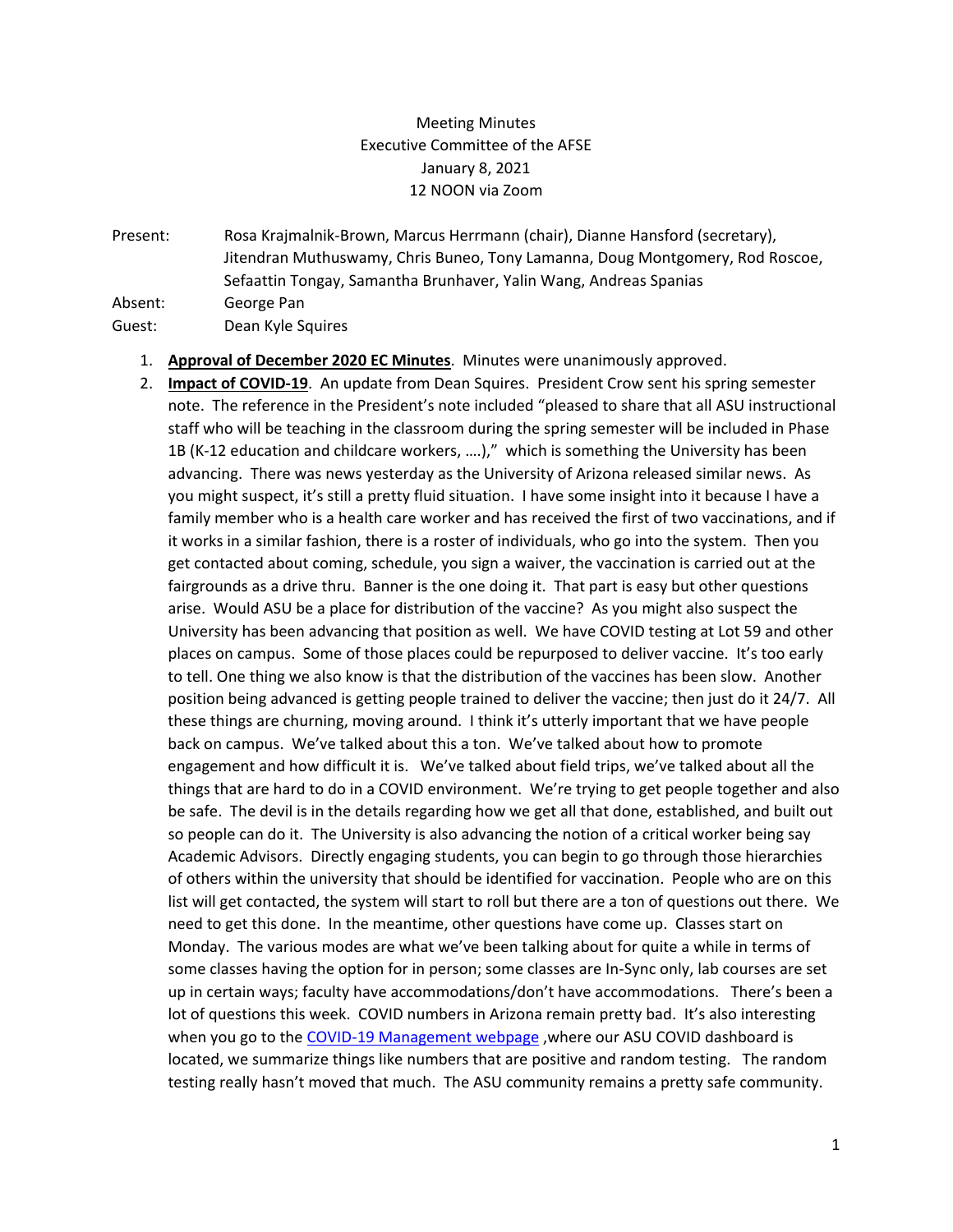President Crow also said he was going to increase the rate of random testing to 25% instead of 15%. This is signaling the need for COVID testing to be part of an ASU employee's work week. It's something people should do. You're doing it for the people that you're with.

Rosy -- There was an article that said Arizona has the highest rates in the world. Right now it's worse than in the summer.

Kyle -- What's going on? Check out the webpage contained in President Crow's email message this morning: [COVID-19 Management webpage.](http://click.reply.asu.edu/?qs=ac8ba14df4bed9e1d3af2607d7f8790c89b2e77a87c237faab674aaddccf271ecb1c2a4fa68af39debd9fb0273fab14d324bde53d8fb5537)

Yalin – At the end of the last semester, our department had a long conversation about the reduction in TA and grader assignments for spring 2021. The faculty are concerned about the impact on the programs. Limited resources impact the structure of classes, faculty effort, and the reputation of the university. CIDSE's program numbers have increased, but TA/grader resources are decreasing. Is this a temporary state due to COVID?

Kyle -- We have had pretty substantial budget impact over COVID that's true. I don't expect it to be at the equilibrium that is a steady state whatever you want to call that. I expect there to be some recovery to occur. The other thing while we're in this period how do we leverage technology as we work our way through it knowing I do expect a little better outcome coming out on the other side.

The other part that I would also add. Across the board -- students, staff and faculty -- people are under a lot more stress. We're trying to be as proactive as possible about reaching out making sure people are aware of resources, trying to be helpful. For all of us who have a class in the spring that's going to be something that we'll have to be extra vigilant on with the students in the class and communicating where there are resources for help. Between our academic advisors and the resources from the Dean of Students we get reasonable coverage. For employees, things like employee assistance, going to supervisors and so forth -- that's kind of the moment. It will be a good opportunity to encourage colleagues to do that where you see issues or raise them with me so we make sure we're not missing anybody. We realize it's a challenge.

Marcus – Is there a plan to get people who have accommodations right now back into the classroom for the spring through vaccination? Or is there an option plan?

Kyle – Knowing the situation is fluid. If you accept the premise, as I do, that universities are places where people go to do things together, and faculty access to accommodation, health condition, whatever the case might be, then vaccination would make is possible for them to safely and healthfully teach on campus and we should promote that. How that gets codified in policy or process I don't know. In my mind, let's get people vaccinated especially people who are at risk and then have the conversation what's the right way to get back into the full throttle.